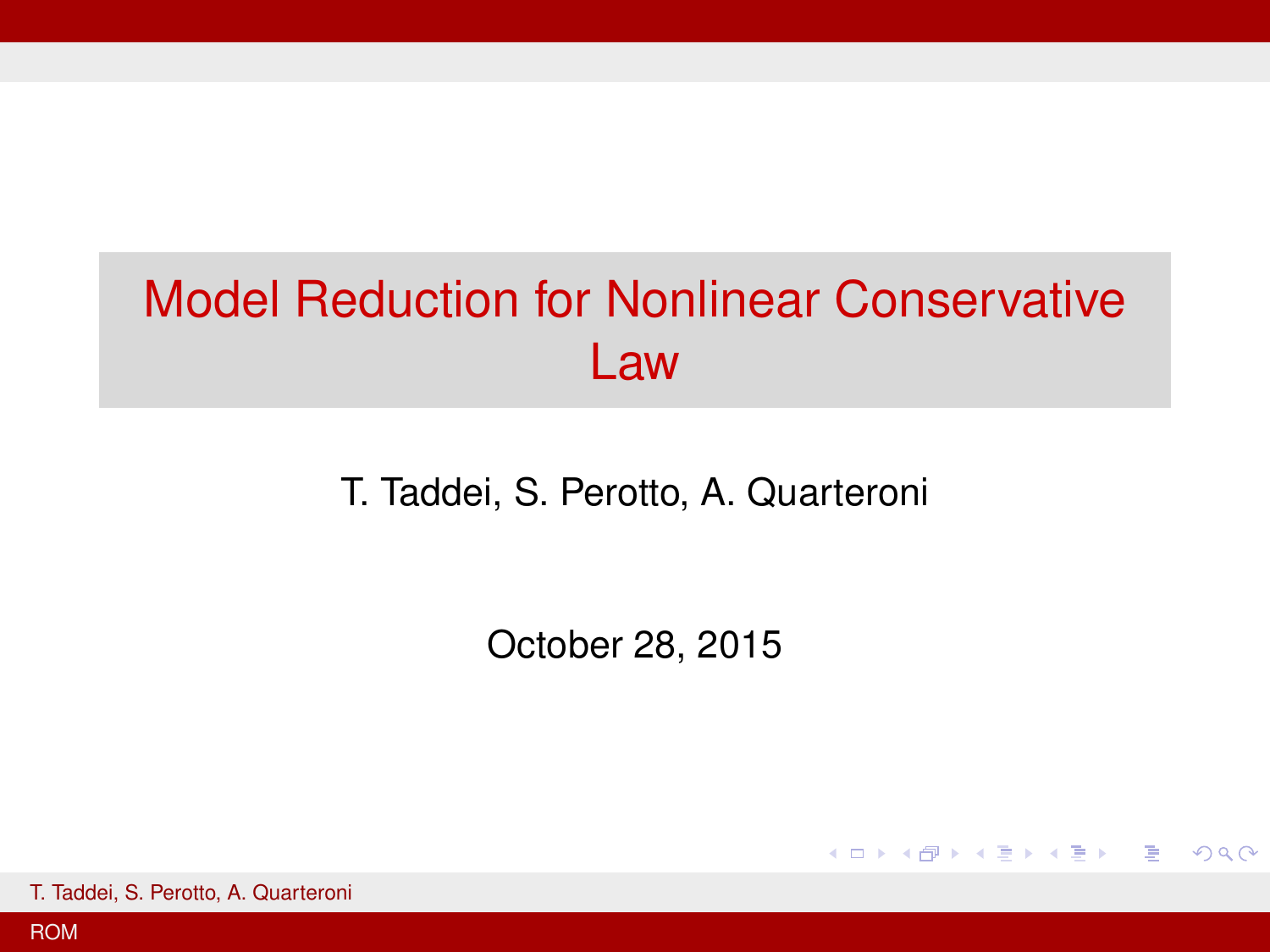# **Background**

Let 
$$
u(x, t) : [a, b] \times [0, T] \to \mathbb{R}
$$
  
solve

$$
\frac{du}{dt} + \frac{d}{dx}f(u) = 0
$$

where  $f$  depends on a parameter  $\mu$ .

■ along the *characteristic line*  $x(t)$  defined by

$$
\frac{dx}{dt} = f'(u(x(0),0))
$$

 $u(x(t), t)$  is constant.

 $\blacksquare$  If two characteristic line crosses, a shock  $x(t)$  is formed. It is determined by *RH condition*:

$$
\frac{dx}{dt} = \frac{f(u_-) - f(u_+)}{u_- - u_+}
$$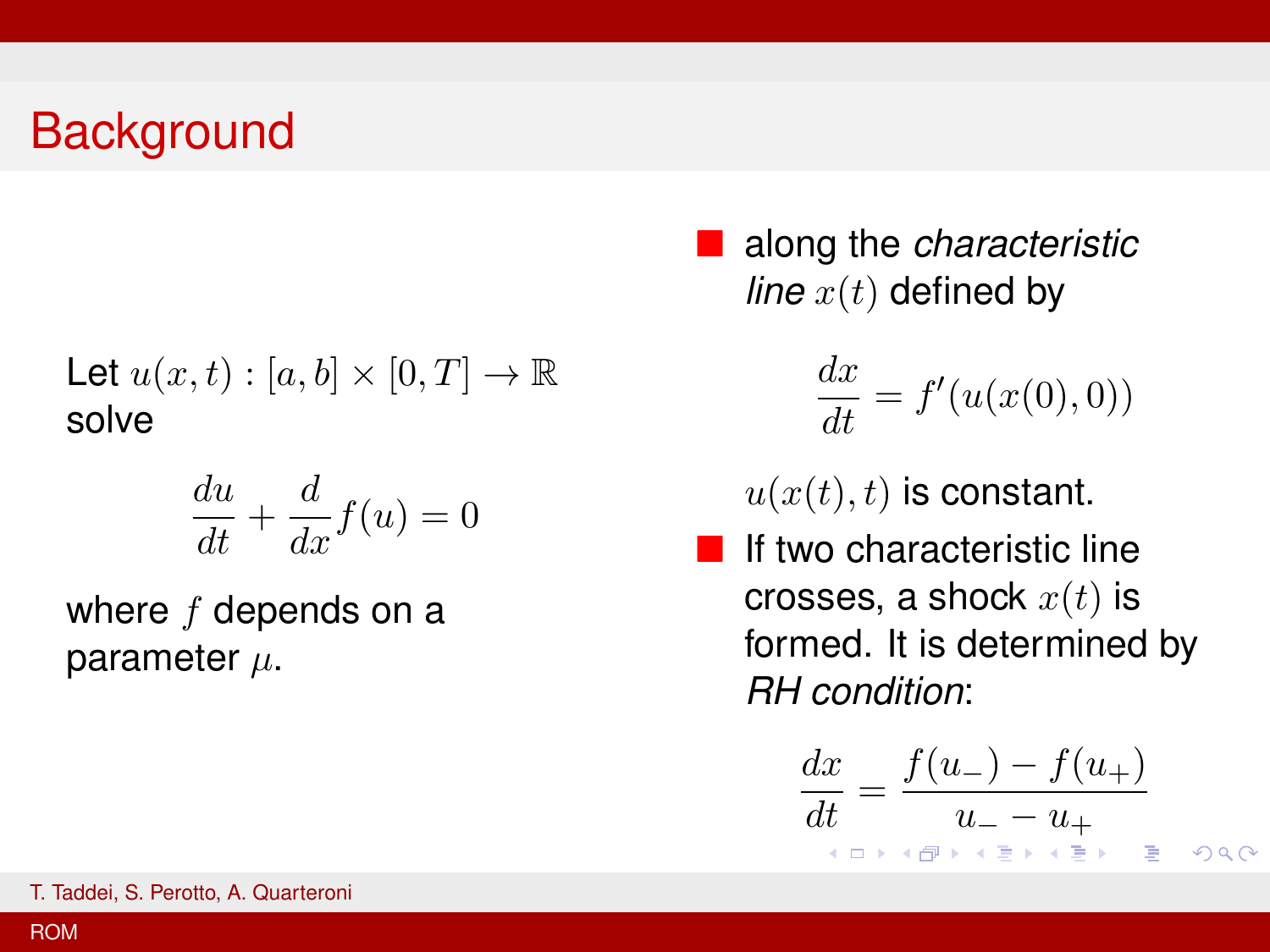# Assumptions

- both sides  $a \times [0, T]$ ,  $b \times [0, T]$  are inflow boundaries.
- **n** only one shock is formed in the region  $[a, b] \times [0, T]$ .
	- continuous boundary conditions along  $a \times [0, T]$ ,  $b \times [0, T]$ and  $[a, b] \times 0$ .

KO KARA KE KA EK GERAK

Thus, a solution  $u(x, t)$  can be be breaked down into three regular function, each defined on a region  $T_i$  such that  $\bigcup T_i = [a, b] \times [0, T].$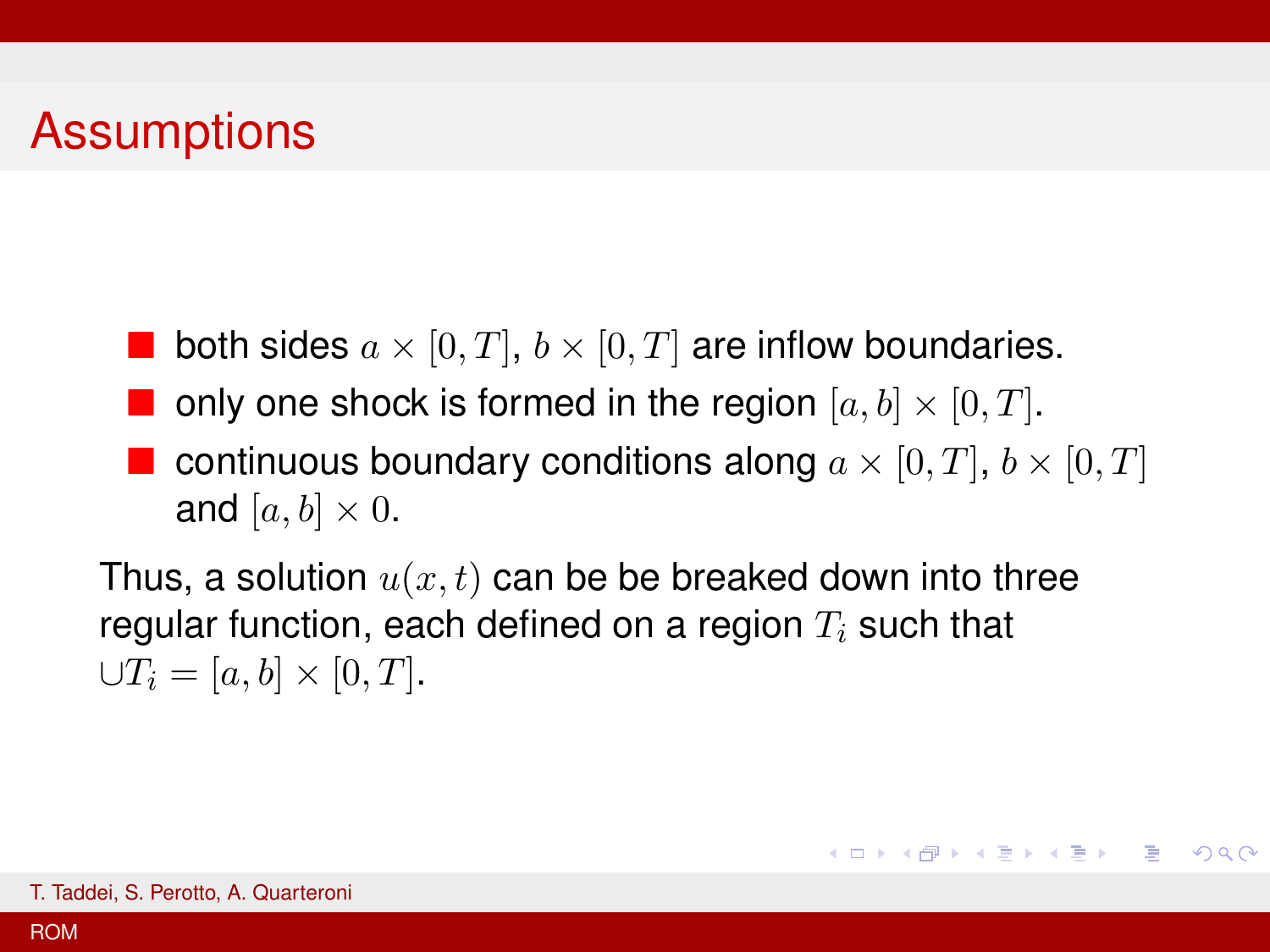#### Partition



dotted line is the shock. Left: partition by the shock, right: partition by the characteristic line

**K ロ > K 個 > K 差 > K 差 > 一差** 

 $298$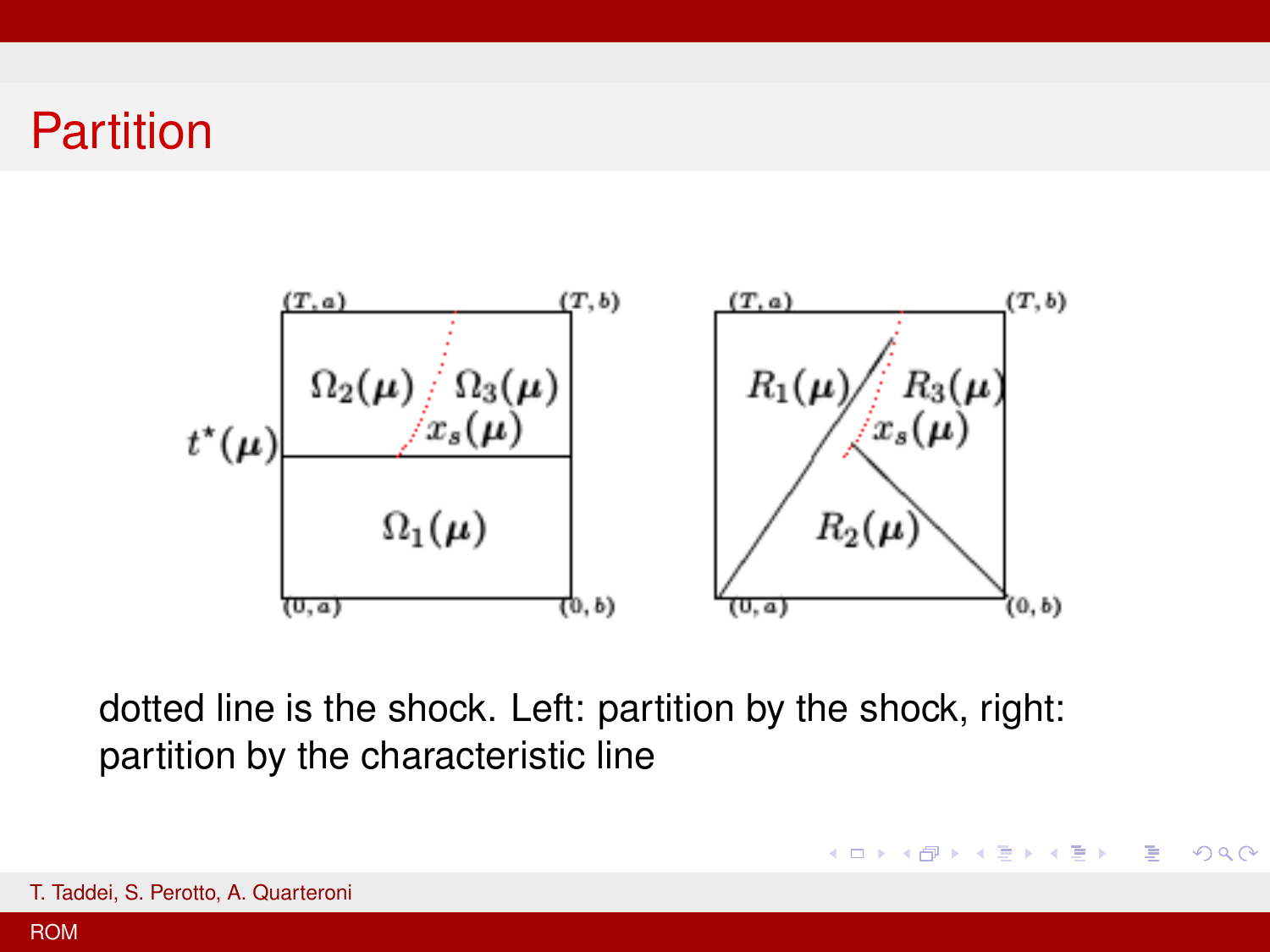### Online Phase

For 
$$
\mu \in {\mu_1, \mu_2, \ldots \mu_n}
$$
 do:

- **Lax-Friedrichs/Godunov monotone scheme to solve**  $u$
- $\blacksquare$  Detect shock by maximum change in discrete first derivative,  $(x(t), t_0)$
- $\blacksquare$  Partition by the shock line to get three regular functions and store them in corresponding ROM model.

KO KARA KE KA EK GERAK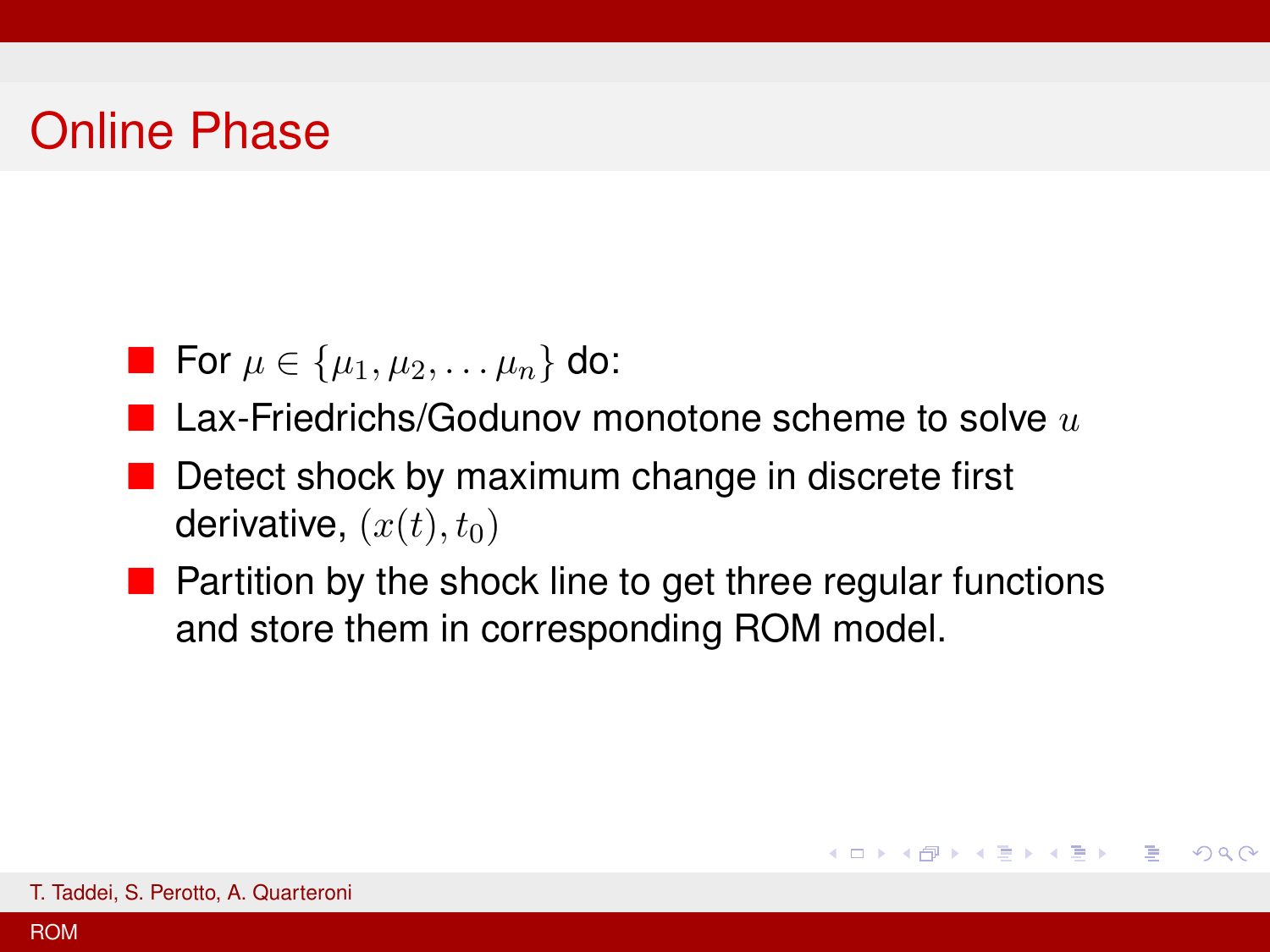# Offline Phase

- **For Query**  $\mu$  do:
- polynomial interpolation to get  $t_0$
- Use Newton's method and characteristic line to find  $u_-\,$  and  $u_+$
- Use Rankine-Hugoniot condition to get  $x(t)$
- Use ROM on each partitioned region to find interpolated functions.

K ロ ▶ K @ ▶ K 할 ▶ K 할 ▶ | 할 | +9 Q Q ^

**Output the resulting function, combined from three** functions.